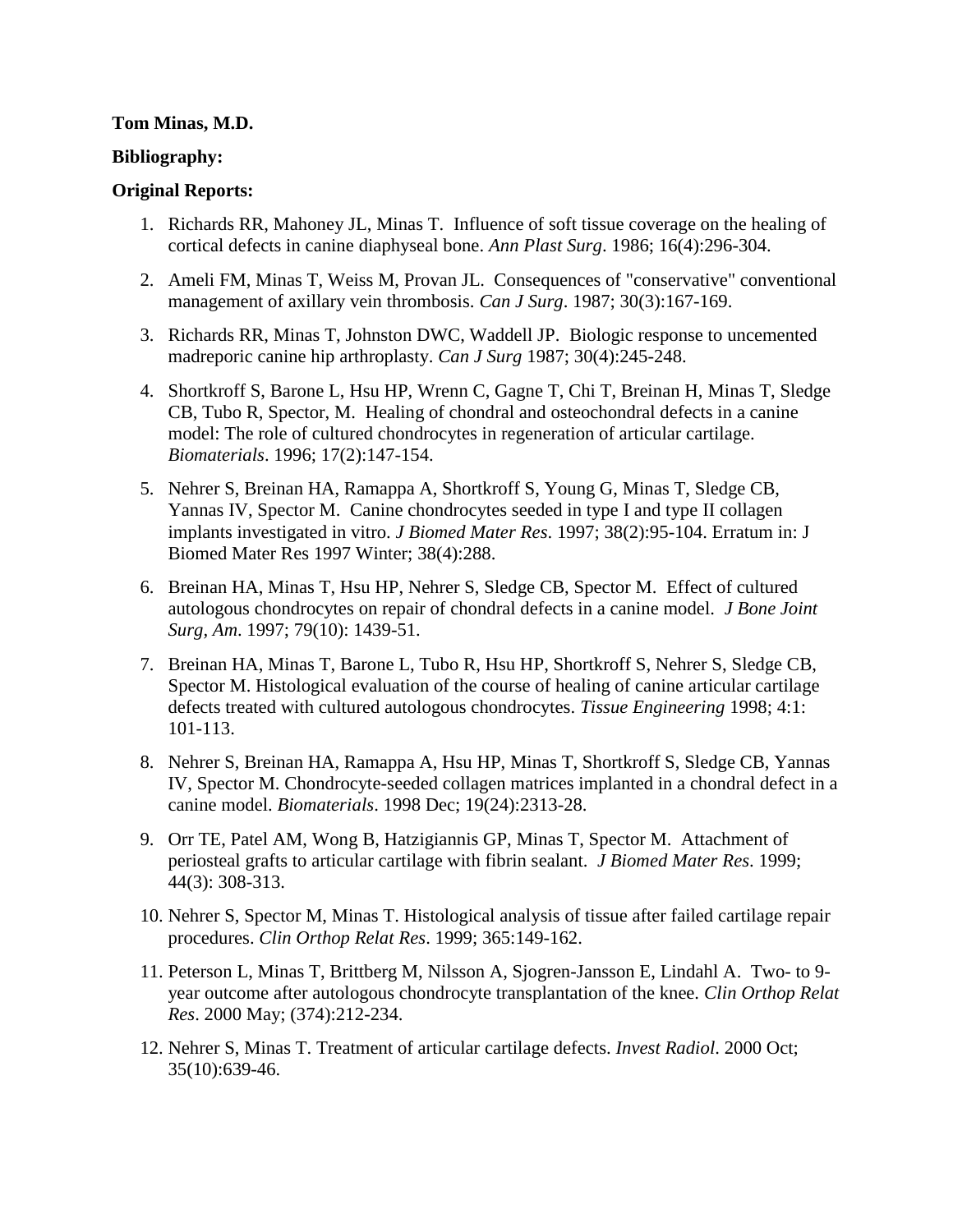- 13. Breinan HA, Minas T, Hsu HP, Nehrer S, Shortkroff S, Spector M. Autologous chondrocyte implantation in a canine model: change in composition of reparative tissue with time. *J Orthop Res*. 2001 May; 19(3):482-92.
- 14. Alparsian L, Minas T, Winalski CS. Magnetic resonance imaging of autologous chondrocyte implantation. *Semin Ultrasound CT MR*. 2001; 22(4):341-351.
- 15. Alparsian L, Winalski CS, Boutin RD, Minas T. Postoperative magnetic resonance imaging of articular cartilage repair. *Semin Musculoskelet Radiol*. 2001 Dec; 5(4):345-63.
- 16. King PJ, Bryant T, Minas T. Autologous chondrocyte implantation for chondral defects of the knee, indications and technique, *J Knee Surg*. 2002, 15(3):177-184. PubMed PMID: 12152980.
- 17. Recht M, White LM, Winalski CS, Miniaci A, Minas T, Parker RD. MR imaging of cartilage repair procedures, *Skeletal Radiol*. 2003 Apr; 32(4):185-200. PubMed PMID: 12652334.
- 18. Peterson L, Minas T, Brittberg M, Lindahl A. Treatment of osteochondritis dissecans of the knee with autologous chondrocyte implantation: results at two to ten years, *J Bone Joint Surg*, 2003;85-A Suppl 2: 17-24. PubMed PMID: 12721341.
- 19. Azer NM, Winalski CS, Minas T. MR imaging for surgical planning and postoperative assessment in early osteoarthritis. *Radiol Clin North Am*. 2004 Jan; 42(1):43-60. PMID: 15049522.
- 20. Mithöfer K, Minas T, Peterson L, Yeon H, Micheli LJ. Functional outcome of knee articular cartilage repair in adolescent athletes. *Am J Sports Med*. 2005 Aug; 33(8):1147- 53. Epub 2005 Jul 6. PubMed PMID: 16000659.
- 21. Mithöfer K, Peterson L, Mandelbaum BR, Minas T. Articular cartilage repair in soccer players with autologous chondrocyte transplantation: functional outcome and return to competition. *Am J Sports Med*. 2005 Nov; 33(11):1639-46. Epub 2005 Aug 10. PubMed PMID 16093535.
- 22. Gomoll AH, Minas T, Farr J, Cole BJ. Treatment of chondral defects in the patellofemoral joint. *J Knee Surg*. 2006 Oct; 19(4):285-95. PubMed PMID: 17080652.
- 23. Neumann G, Mendicuti AD, Zou KH, Minas T, Coblyn J, Winalski CS, Lang P. [Prevalence of labral tears and cartilage loss in patients with mechanical symptoms of the](http://www.ncbi.nlm.nih.gov/pubmed/17383908)  [hip: evaluation using MR arthrography.](http://www.ncbi.nlm.nih.gov/pubmed/17383908) *Osteoarthritis Cartilage*. 2007 Aug; 15(8):909- 17. Epub 2007 Mar 26.
- 24. Klecker RJ, Winalski CS, Aliabadi P, Minas T. The aberrant anterior tibial artery: magnetic resonance appearance, prevalence, and surgical implications. *Am J Sports Med*. 2008 Apr; 36(4):720-7. Epub 2008 Jan 11. PubMed PMID: 18192492.
- 25. Rosenberger RE, Gomoll AH, Bryant T, Minas T. Repair of large chondral defects of the knee with autologous chondrocyte implantation in patients 45 years or older. *Am J Sports Med*. 2008 Dec; 36(12):2336-44. Epub 2008 Aug 25. PubMed PMID: 18725654.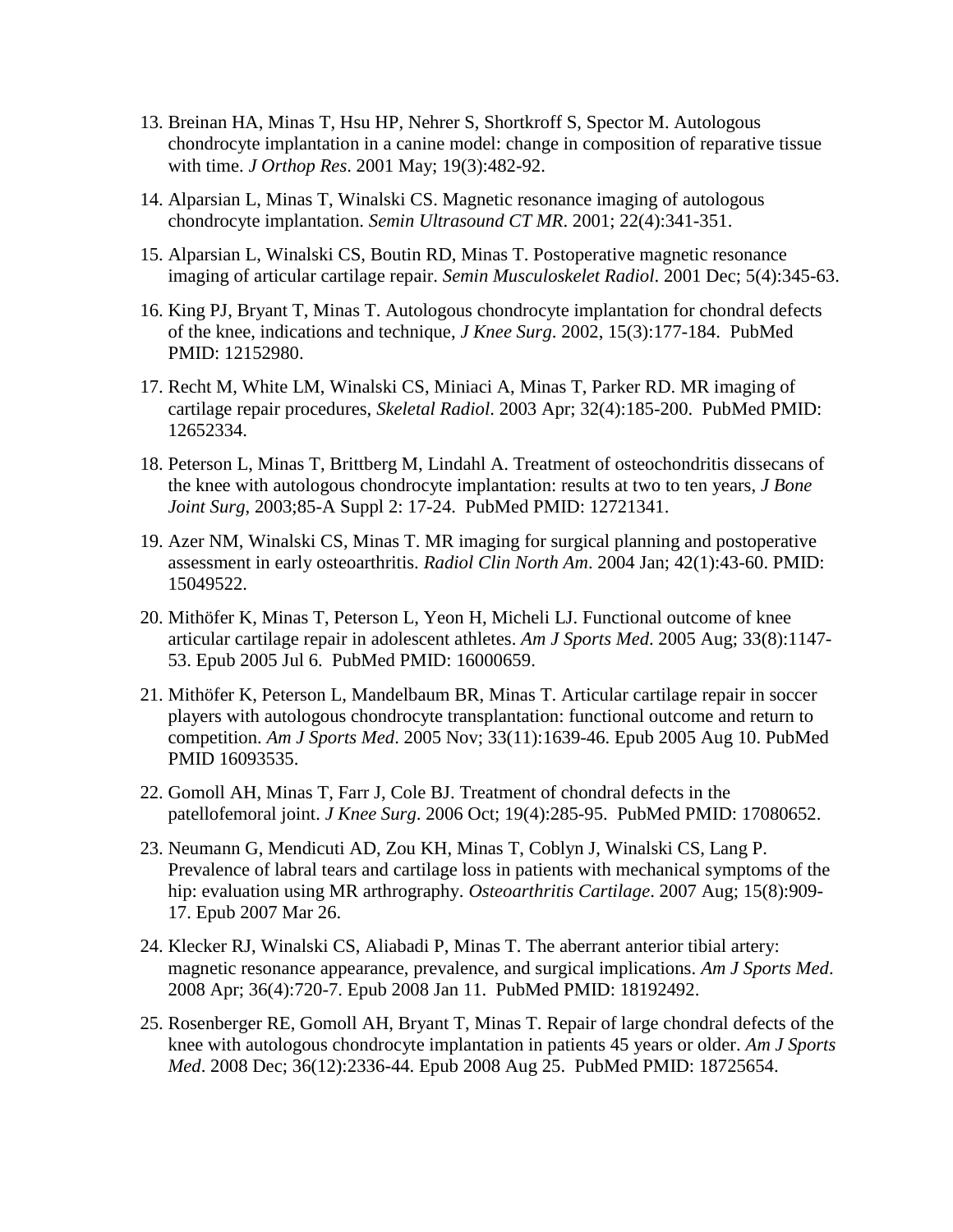- 26. Minas T, Gomoll AH, Rosenberger R, Royce RO, Bryant T. Increased failure rate of autologous chondrocyte implantation after previous treatment with marrow stimulation techniques. *Am J Sports Med*. 2009 May; 37(5):902-8. Epub 2009 Mar 4. PubMed PMID: 19261905.
- 27. Gomoll AH, Probst C, Farr J, Cole BJ, Minas T. Use of a type I/III bilayer collagen membrane decreases reoperation rates for symptomatic hypertrophy after autologous chondrocyte implantation. *Am J Sports Med*. 2009 Nov; 37 Suppl 1:20S-23S. Epub 2009 Oct 19. PubMed PMID: 19841142.
- 28. Minas T, Gomoll AH, Solhpour S, Rosenberger R, Probst C, Bryant T. Autologous chondrocyte implantation for joint preservation in patients with early osteoarthritis. *Clin Orthop Relat Res*. 2010 Jan; 468(1):147-57. Epub 2009 Aug 4. PubMed PMID: 19653049.
- 29. Gomoll AH, Farr J, Gillogly SD, Kercher J, Minas T. Surgical management of articular cartilage defects of the knee. *J Bone Joint Surg Am*. 2010 Oct; 92(14):2470-90 and Instr Course Lect. 2011; 60:461-83. PubMed PMID: 21553792.
- 30. Fitz W, Sodha S, Reichmann W, Minas T, Does a modified gap-balancing technique result in medial-pivot knee kinematics in cruciate-retaining total knee arthroplasty? A Pilot Study. *Clin Orthop* Oct 8, 2011e-pub. PubMed PMID: 21984353.
- 31. von Keudell A, Gomoll AH, Bryant T, Minas T. Spontaneous osteonecrosis of the knee treated with autologous chondrocyte implantation, autologous bone-grafting, and osteotomy: a report of two cases with follow-up of seven and nine years. *J Bone Joint Surg Am*. 2011 Dec; 93(24):e1491-7. PubMed PMID: 22258784.
- 32. Gomoll AH, Yoshioka H, Watanabe A, Dunn JC, Minas T. Preoperative Measurement of Cartilage Defects by MRI Underestimates Lesion Size. *Cartilage* 2011 Oct; 2(4):389-93. PMID: 26069597.
- 33. McCarrel TM, Minas T, Fortier LA. Optimization of leukocyte concentration in plateletrich plasma for the treatment of tendinopathy. *J Bone Joint Surg Am*. 2012 Oct 3; 94(19): e143(1-8). doi: 10.2106/JBJS.L.00019. PubMed PMID: 23032594.
- 34. Minas T, von Keudell A, Bryant T, Gomoll AH. The John Insall Award: A Minimum 10-year Outcome Study of Autologous Chondrocyte Implantation. *Clin Orthop Relat Res*. 2013 Aug 24. [Epub ahead of print] PubMed PMID: 23979923.
- 35. Boswell SG, Schnabel LV, Mohammed HO, Sundman EA, Minas T, Fortier LA. Increasing platelet concentrations in leukocyte-reduced platelet-rich plasma decrease collagen gene synthesis in tendons. *Am J Sports Med*. 2014 Jan; 42(1):42-9. doi: 10.1177/0363546513507566. Epub 2013 Oct 17. PubMed PMID: 24136860.
- 36. von Keudell A, Sodha S, Collins J, Minas T, Fitz W, Gomoll A. Patient satisfaction after primary total and unicompartmental knee arthroplasty: An age-dependent analysis. *Knee*. 2014 Jan; 21(1):180-4. doi:10.1016/j.knee.2013.08.004. Epub 2013 Aug 15. PubMed PMID: 24148793.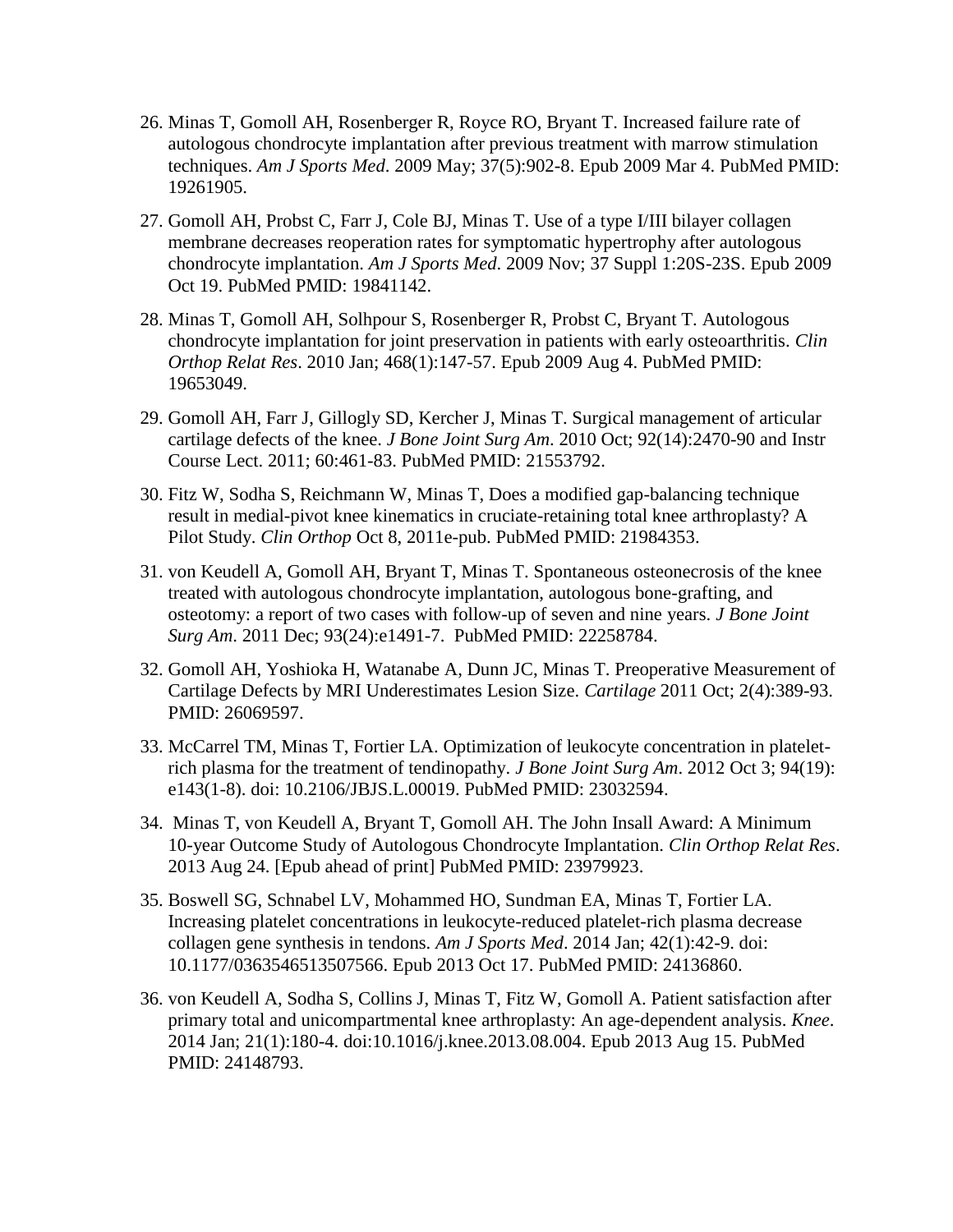- 37. Gomoll AH, Gillogly SD, Cole BJ, Farr J, Minas T. Autologous chondrocyte implantation in the patella - a multicenter experience. *Am J Sports Med*. 2014 May; 42(5):1074-81. PubMed PMID: 24595400.
- 38. Ogura T, Tsuchiya A, Minas T, Mizuno S. Methods of high quality and integrity RNA extraction from cell/agarose construct. *BMC research note*. 2015; 8:644. PMID:26537242 PMCID: [PMC4632373](https://www.ncbi.nlm.nih.gov/pmc/articles/PMC4632373/) doi: [10.1186/s13104-015-1627-5](https://doi.org/10.1186/s13104-015-1627-5)
- 39. von Keudell A, Han R, Bryant T, Minas T, Autologous Chondrocyte Implantation to Isolated Patella Cartilage Defects. Two- to 15-Year Follow-up. *Cartilage*, 1-9, 2016 Jul 7. PMID: 28345408 PMCID: PMC5358829. doi: 10.1177/1947603516654944.
- 40. Ogura T, Bryant T, Minas T, Biological Knee Reconstruction with Concomitant Autologous Chondrocyte Implantation and Meniscal Allograft Transplantation: Mid- to Long-term Outcomes. *Orthop J Sports Med*. 2016 Oct 19; 4(10):2325967116668490 PMID: 27803938 PMCID: PMC5076751 doi: [10.1177/2325967116668490.](http://dx.doi.org/10.1177/2325967116668490)
- 41. Ogura T, Bryant T, Minas T. Long-term Outcome of Autologous Chondrocyte Implantation in Adolescent Patients. *Am J Sports Med*. 2017 Apr; 45(5):1066-1074. doi: 10.1177/0363546516682492. Epub 2017 Jan 27.PMID: 28129512
- 42. Pike A, Bryant T, Ogura T, Minas T. Intermediate to Long-term Results of Combined Anterior Cruciate Ligament Reconstruction and Autologous Chondrocyte Implantation Orthop J Sports Med. 2017 Feb 24;5(2):2325967117693591. *eCollection* 2017 Feb. PMID: 28321429. doi: 10.1177/2325967117693591.
- 43. Demange MK, Minas T, von Keudell A, Sodha S, Bryant T, Gomoll AH. Intralesional Osteophyte Regrowth Following Autologous Chondrocyte Implantation after Previous Treatment with Marrow Stimulation Technique. *Cartilage.* 2017; 8(2):131-138. PMID: 28345403 PMCID: PMC5358827
- 44. Ogura T, Mosier B, Bryant T, Minas T. A 20-Year Follow-up After First-Generation Autologous Chondrocyte Implantation. *The American Journal of Sports Medicine*. PMID: 28745972. doi: 10.1177/0363546517716631.
- 45. Minas T, Ogura T, Headrick J, Bryant T. Autologous Chondrocyte Implantation "Sandwich" Technique Compared With Autologous Bone Grafting for Deep Osteochondral Lesions in the Knee. *The American Journal of Sports Medicine,* 2017 Nov. PMID: 29125919. doi: 10.1177/0363546517738000.
- 46. Ogura T, Tsuchiya A, Minas T, Mizuno S. Optimization of Extracellular Matrix Synthesis and Accumulation by Human Articular Chondrocytes in 3-Dimensional Construct with Repetitive Hydrostatic Pressure. *Cartilage.* 2017; PMID: 1947603517743546. doi: 10.1177/1947603517743546. [Epub ahead of print].
- 47. Ogura T, Bryant T, Mosier BA, Minas T. Autologous Chondrocyte Implantation for Bipolar Chondral Lesions in the Tibio-femoral Compartment. *Am J Sports Med.* 2018 May; 46(6): 1371-1381. PMID: 29533678. doi: 10.1177/0363546518756977.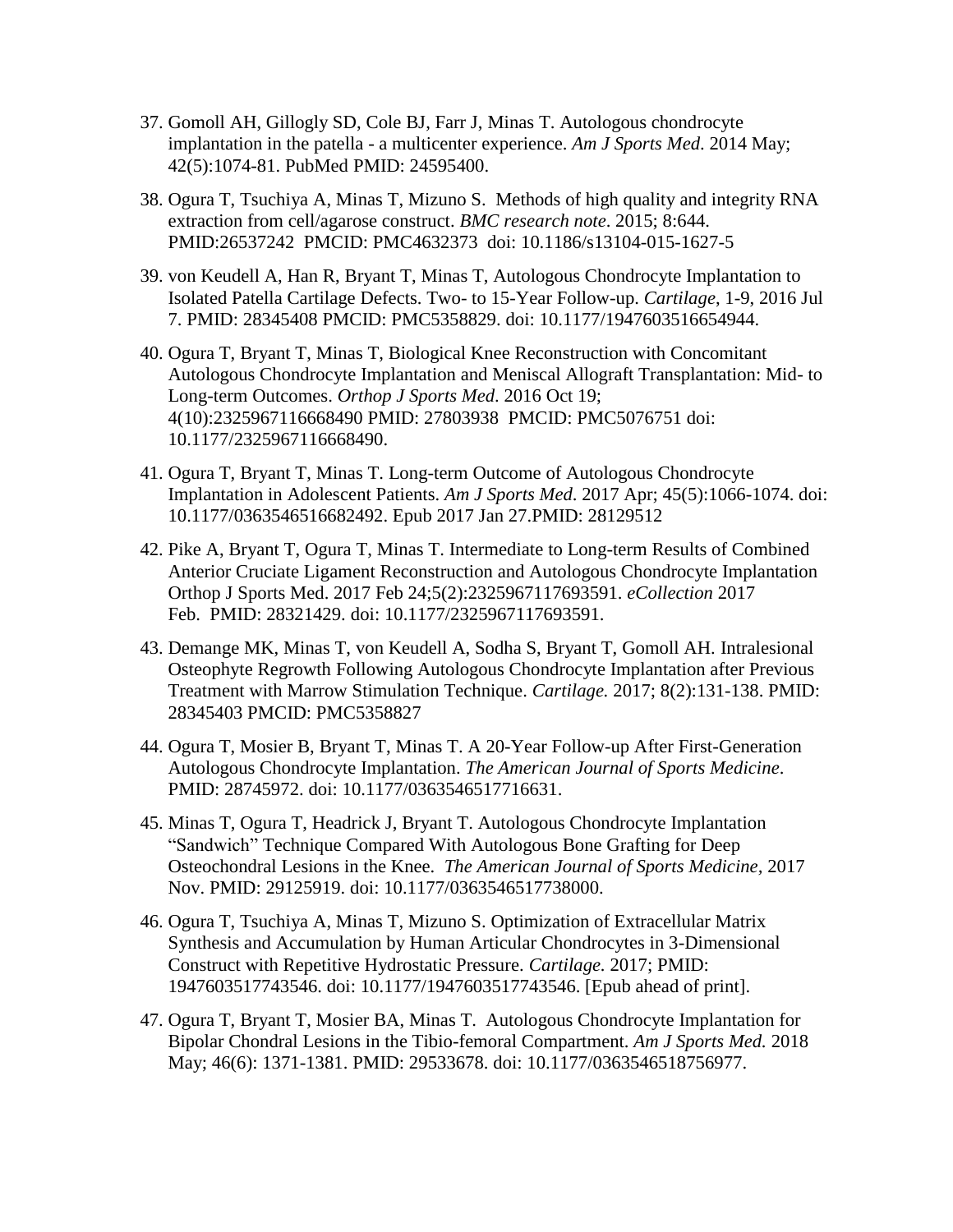- 48. Merkely G, Minas T, Ogura T, Ackermann J, Barbieri Mestriner A, Gomoll AH. Safety, Feasibility and Radiographic Outcomes of the Anterior Meniscal Takedown Technique to Approach Chondral Defects on the Tibia and Posterior Femoral Condyle: A Matched Control Study. *Cartilage.* 2018 Oct 31; PMID: 30380907. doi: 10.1177/1947603518809409.
- 49. Ogura T, Le K, Merkely G, Bryant T, Minas T. A high level of satisfaction after bicompartmental individualized knee arthroplasty with patient-specific implants and instruments. *Knee Surgery, Sports Tramatology, Arthroscopy.* 2019; doi: 10.1007/s00167-0180515504.
- 50. Ogura T, Bryant T, Merkely G, Minas T. Autologous Chondrocyte Implantation for Bipolar Chondral Lesions in the Patellofemoral Compartment: Clinical Outcomes at a Mean 9 Years' Follow-up. *Am J of Sports Med*. 2019 Mar; 47(4):837-846. PMID: 30758979. doi: 10.1177/0363546518824600.
- 51. Ogura T, Minas T, Tsuchiya A, Mizuno S. Effects of hydrostatic pressure of deviatoric stress on human articular chondrocytes for designing neo-cartilage construct. *J Tissue Eng Regen Med.* 2019 Apr; PMID: 30964967. doi: 10.1002/term.2863 [Epub ahead of print].
- 52. Ogura T, Merkely G, Bryant T, Winalski CS, Minas T. Autologous Chondrocyte Implantation "Segmental-Sandwich" Technique for Deep Osteochondral Defects in the Knee: Clinical Outcomes and Correlation With Magnetic Resonance Imaging Findings. *Orthop J Sports Med.* 2019 May 28; 7(5): 2325967119847173. PMID: 31192269. Doi: 10.1177/2325967119847173.
- 53. Merkely G, Ogura T, Ackermann J, Mestriner AB, Minas T, Gomoll AH. Open Meniscal Allograft Transplantation With Transosseous Suture Fixation of the Meniscal Body Significantly Decreases Meniscal Extrusion Rate Compared With Arthroscopic Technique. *Arthroscopy.* 2019 Jun; 35(6): 1658-1666. PMID: 30964967. doi: 10.1016/j.arthro.2018.11.063.
- 54. Merkely G, Ogura T, Bryant T, Minas T. Severe Bone Marrow Edema Among Patients Who Underwent Prior Marrow Stimulation Technique Is a Significant Predictor of Graft Failure After Autologous Chondrocyte Implantation. *Am J Sports Med.* 2019 Jul: 47(8): 1874-1884. PMID: 31251661. doi: 10.1177/0363546519853584.

## **Reviews and Educationally Relevant Publications**

- 1. Nehrer S, Minas T. Bessere Prognose durch neue Verfahren, (German literature) TW Sports and Medizin 1996; 8:290-295.
- 2. Minas T, Nehrer S. Current concepts in the treatment of articular cartilage defects Orthopedics. 1997; 20: 525-538.
- 3. Minas T. Chondrocyte implantation in the repair of chondral lesions of the knee: economics and quality of life. *Am J Orthop*. 1998; 27(11): 739-744.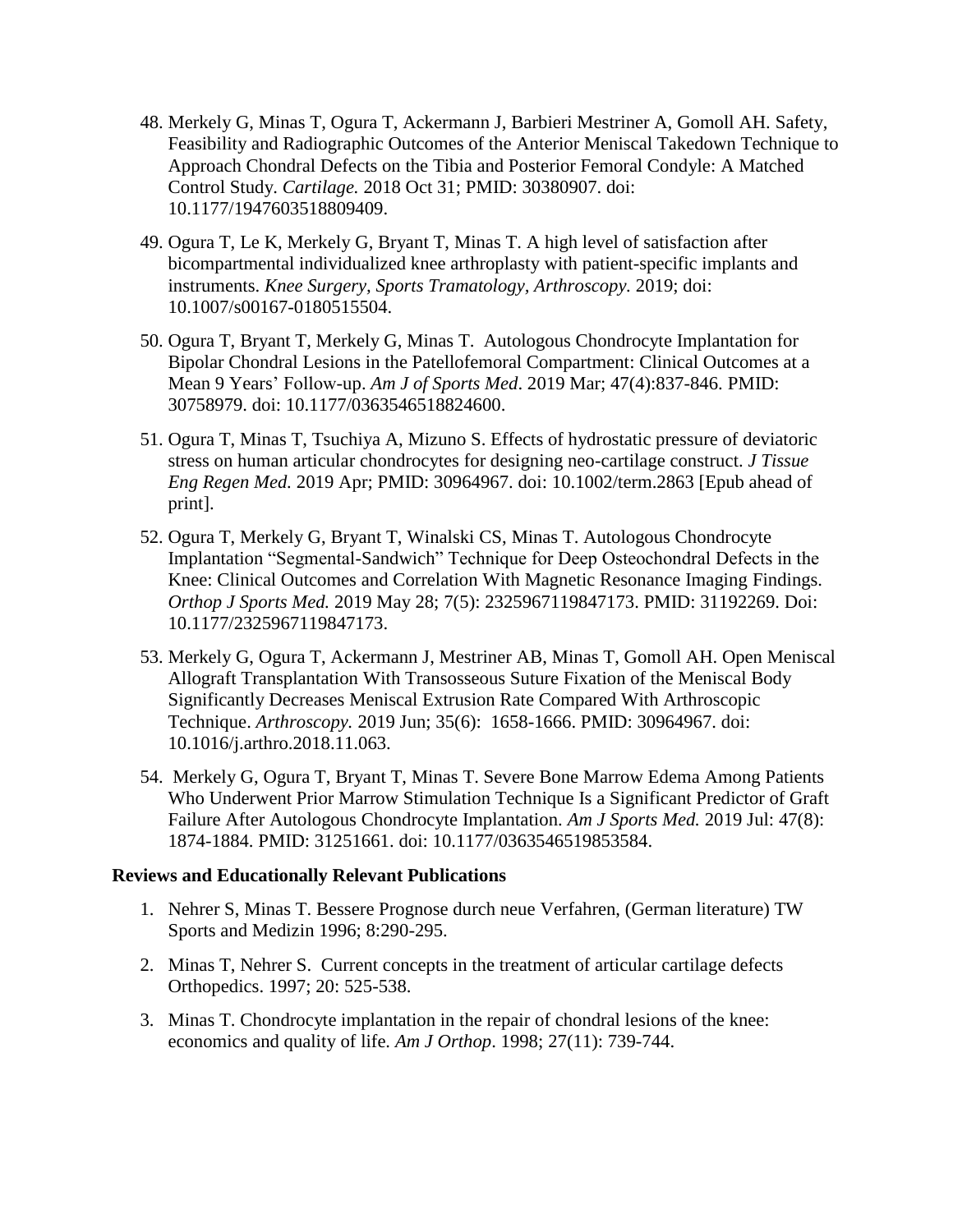- 4. Mandelbaun BR, Browne J, Fu F, Micheli L, Mosley JB Jr, Erggelet C, Minas T, Peterson L. Articular cartilage lesions: current concepts 1998. *Am J Sports Med*. 1998 Nov-Dec; 26(6):853-61.
- 5. Minas, T. The role cartilage repair techniques, including chondroctye transplantation, in focal chondral knee damage. *AAOS Instr Course Lect*. 1999, 48: 629-643.
- 6. Bentley G, Minas T. Science, medicine and the future. Treating joint damage in young people. *British Medical Journal*. 2000 Jun 10, 320 (7249):1585-1588.
- 7. Minas T. Autologous chondrocyte implantation in the arthritic knee. *Orthopedics*. 2003 Sep; 26(9):945-7. PubMed PMID: 14503759.
- 8. Saleh KJ, Arendt EA, Eldridge J, Fulkerson JP, Minas T, Mulhall KJ. Symposium. Operative treatment of patellofemoral arthritis. *J Bone Joint Surg* 2005; 87-A(3):659-671. PubMed PMID: 15741637.
- 9. Minas T, Bryant T. The role of autologous chondrocyte implantation in the patellofemoral joint. *Clin Orthop Relat Res*. 2005 Jul; 436:30-39. PubMed PMID: 15995417.
- 10. Minas T. Cartilage repair. *Orthopedics*. 2012 Nov; 33(11):821. Doi: 10.3928/01477447- 20100924-17. PubMed PMID: 21053847.
- 11. Minas T. A primer in cartilage repair. *J Bone Joint Surg Br*. 2012 Nov; 94(11 Suppl A):141-6. doi: 10.1302/0301-620X.94B11.30679. Review. PubMed PMID: 23118403.
- 12. Rosenberg AG, Berend ME, Berry DJ, Della Valle CJ, Macdonald SJ, Minas T. Hip and knee arthroplasty 2011: what's new, what's true, does it matter? Evidence based issues. *J Bone Joint Surg Br*. 2012 Nov; 94(11 Suppl A):157-66. doi:10.1302/0301- 620X.94B11.30511. PubMed PMID: 23118407.
- 13. Gomoll AH, Minas T. The quality of healing Articular Cartilage. *Wound Repair and Regeneration*. 2014:22; 30-38. PubMed PMID: 24813362.
- 14. Forney FC, Gupta A, Minas T, Winalski CS. Magnetic Resonance Imaging of Cartilage Repair Procedures. *Magn Reson Imaging Clin N Am*. 2014 Nov; 22(4) 671-701. doi; 10.1016/j.mric.2014.07.008. Epub 2014 Nov 1. Review. PubMed PMID: 25442028.
- 15. Boswell SG, Schnapel LV,Mohammed HO, Sundman EA, Minas T, Fortier LA. Increasing platelet concentrations in leukocyte – reduced platelet-rich plasma decreases collagen gene synthesis in tendons. *American Journal of Sports Medicine*, 42(2014) 42- 49.
- 16. Merkely G, Ogura T, Ackermann J, Mestriner AB, Minas T, Gomoll A. Open Meniscal Allograft Transplantation With Transosseous Suture Fixation of the Meninscal Extrusion Rate Compared with Arthroscopic Technique. *Arthroscopy: The Journal of Arthroscopic and Related Surger*, 2019 Apr 9. pii: S0749-8063(18)31149-6. doi: 10.1016/j.arthro.2018.11.063. [Epub ahead of print]

## **Operative Techniques**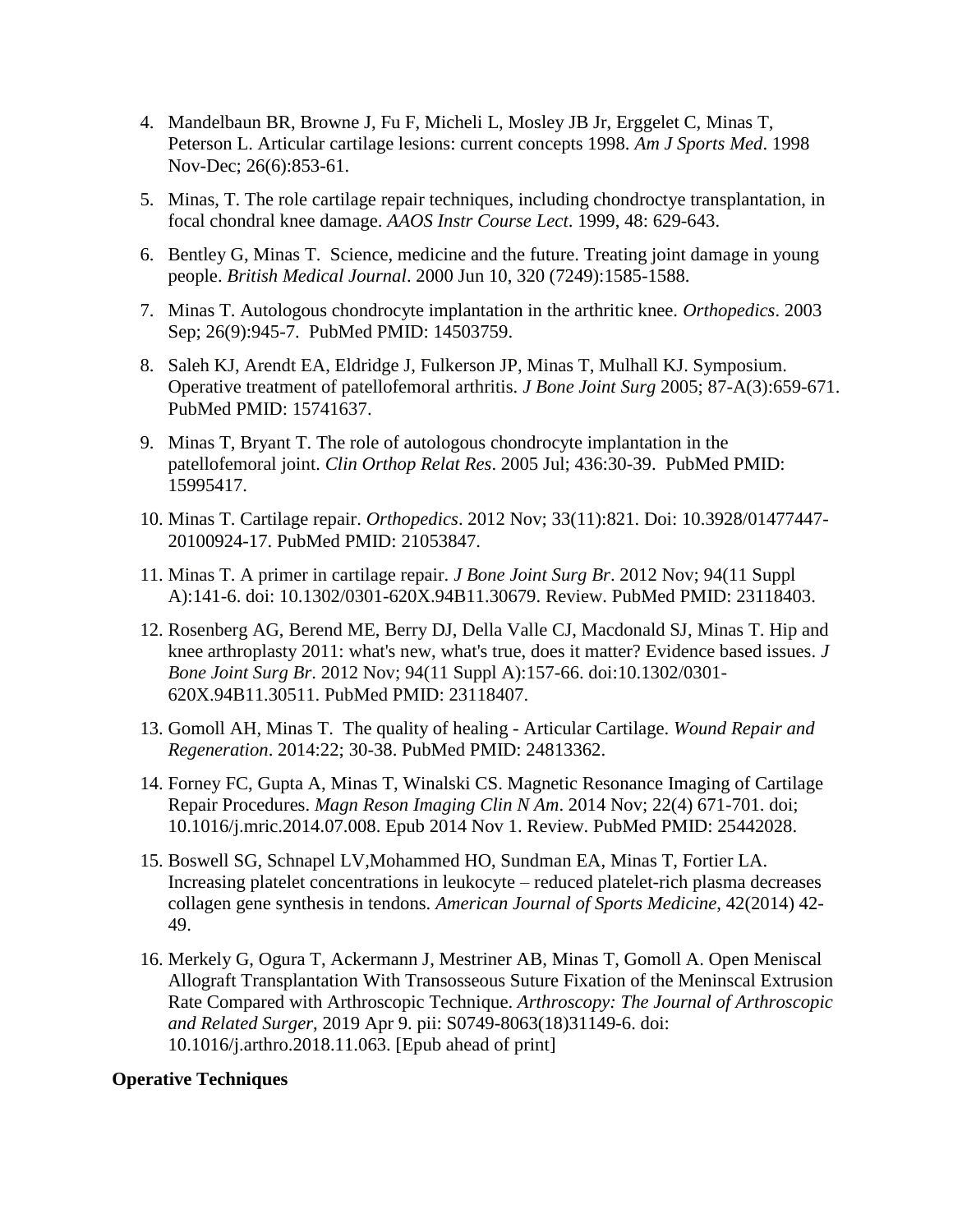- 1. Minas T, Peterson, L. Chondrocyte transplantation. *Operative Tech Orthop* 1997; 7:4(October): 323-333
- 2. Minas T. Non-arthroplasty management of knee arthritis in the young individual. *Curr Opin Orthop*. 1998; 9(1): 46-52.
- 3. Minas T, Peterson L. Advanced techniques in autologous chondrocyte transplantation. *Orthopedic Clinics of North America, Clin Sports Med* 1999; 18(1): 13-44.
- 4. Minas, T. Autologous cultured chondrocyte grafting in focal defects of the knee. *American Journal of Knee Surgery* 1999; 10:4.
- 5. Minas T, Peterson L. Autologous chondrocyte implantation. *Operative Tech Sports Med* 2000, 8:2, 144-157.
- 6. Minas T, Chiu R. Autologous chondrocyte implantation. *Am J Knee Surg*. 2000; 13(1): 41-50.
- 7. Minas T. A practical algorithm for cartilage repair. *Operative Tech Sports Med* 2000, 8:2, 141-143.
- 8. Minas T. Autologous chondrocyte implantation for focal chondral defects of the knee. *Clin Orthop Relat Res*. 2001 Oct; (391S), S349-61.
- 9. Unverferth K, Minas T. Surgical management of isolated chondral defects. *Curr Opin Orthop*. 2002; 13:1-8.
- 10. Gomoll AH, Minas T. Indications and technique of autologous chondrocyte transplantation. *Seminars in Arthroplasty*. 2007; 18(2):129-39. PubMed PMID: 12152980
- 11. Moyad TF, Minas T. [Opening wedge high tibial osteotomy: A novel technique for](http://www.ncbi.nlm.nih.gov/pubmed/18300678)  [harvesting autograft bone.](http://www.ncbi.nlm.nih.gov/pubmed/18300678) *J Knee Surg*. 2008 Jan; 21(1):80-4. PubMed PMID: 18300678.
- 12. Minas T. Patellofemoral replacement: the third compartment. *Orthopedics*. 2008 Sep; 31(9):920-2. PubMed PMID: 18814615.
- 13. Ellender P, Minas T. Autologous chondrocyte implantation in the hip: case report and technique. *Operative Techniques in Sports Medicine*, Volume16, Issue 4, October 2008, pages 201-206
- 14. Ellender P, Minas T, Gomoll A: Autologous chondrocyte implantation for osteochondritis dissecans in the knee. *Operative Techniques in Sports Medicine* 16:89-96, 2008.
- 15. Minas T, Ogura T, Bryant T. Autologous chondrocyte implantation. *JBJS Essent Surg Tech*, 2016; 6(2):e24. doi: 10.2106/JBJS.ST.1600018.

#### **Books Published**

1. Minas, Tom. A Primer in Cartilage Repair and Joint Preservation of the Knee. Elsevier Health Sciences; February 2011

#### **Reviews (Non Peer-Reviewed)**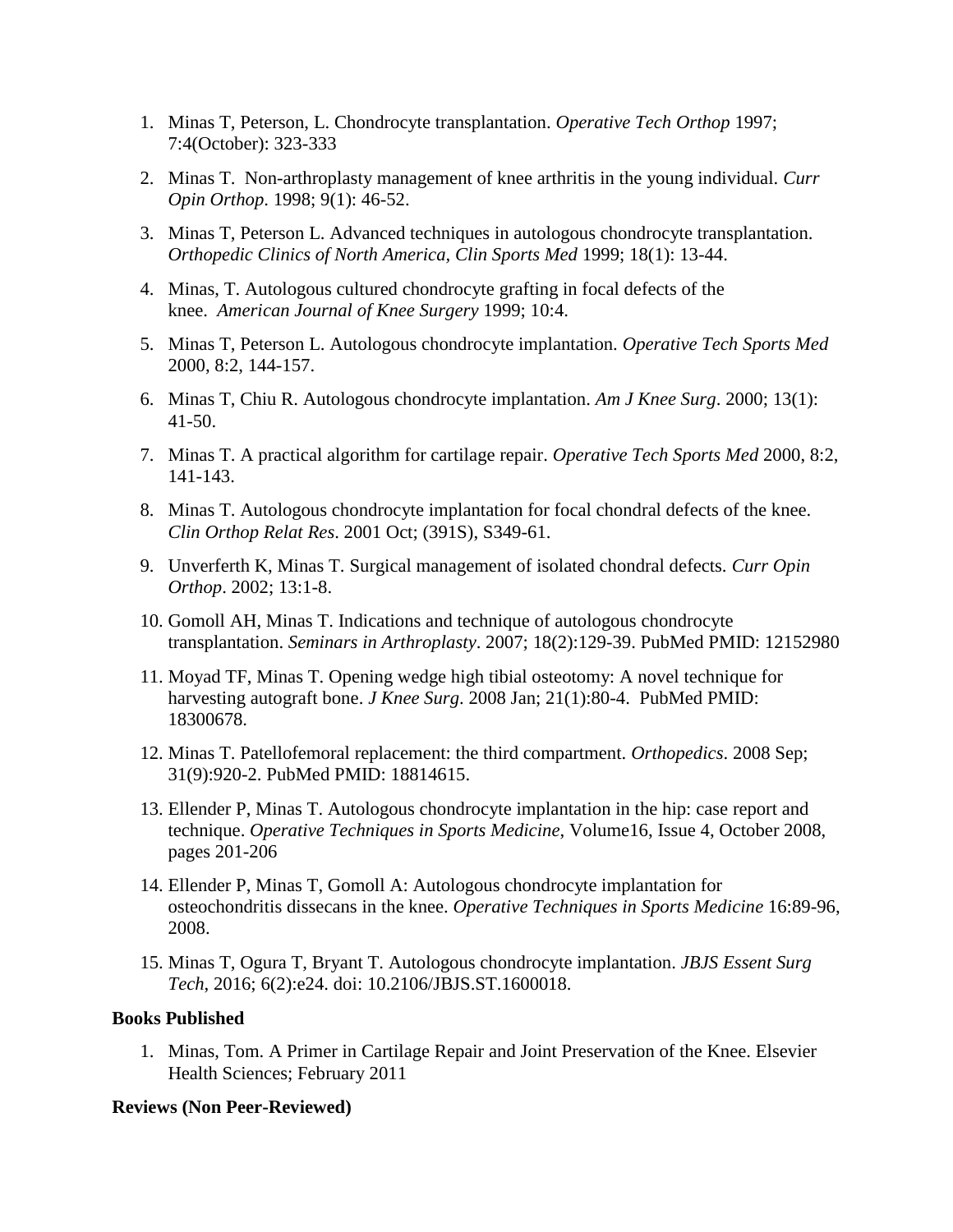- 1. Nehrer S, Minas T. Bessere Prognose durch neue VerFahren, (German literature) TW Sports and Medizin 1996; 8:290-295.
- 2. Minas T. Treatment of chondral defects in the knee. Orthopedic Special Edition 1997; 69-74.
- 3. Minas T. Autologous cultured chondroctye implantation in the repair of focal chondral lesions of the knee: Clinical indications and operative technique. J Sports Trauma Rel Res. 1998; 20(2):90-102
- 4. Minas T. Tibial osteotomy revisited. Harvard Orthop J. 2002; 84-88.
- 5. Minas T. Cartilage repair: Where is it today and where is it going. AO Dialogue. 2003; June: 19-21.

### **Book Chapters**

- 1. Minas T, Glowacki J. Cartilage Repair and Regeneration, *Operative Arthroscopy*. Chapter 6,127-138, 3rd Edition McGinty, JB Lipincott, Williams and Wilkins, 2003.
- 2. Minas T. Autologus Chondrocyte Implantation of the Knee, *Tissue Engineering in Musculoskeletal Clinical Practice*. Chapter 20, 201-210, American Academy of Orthopaedic Surgeons. 2004
- 3. Azer N, Winalski CS, Minas T. MR Imaging for surgical planning and postoperative assessment in early osteoarthritis, *Radiologic Clinic of North America: Arthritis Imaging*. 43-60 Vol. 2, No. 1, Saunders Elsevier January 2004
- 4. Minas T. Autologous Chondrocyte Implantation in the Osteoarthritic Knee*, Articular Cartilage Lesions: A Practical Guide to Assessment and Treatment*. Chapter 11, 105-118, Springer 2004
- 5. Minas T, Bryant T. Avascular Necrosis, *Chondral Disease of the Knee*. Chapter 2, 4-5, Springer 2006
- 6. Minas T, Bryant T. Isolated Focal Chondral Defect of the Medial Femoral Condyle, *Chondral Disease of the Knee*. Chapter 6, 17-19, Springer 2006
- 7. Minas T, Bryant T. Isolated Medial Compartment Osteoarthritis, *Chondral Disease of the Knee*. Chapter 9, 25-27, Springer 2006
- 8. Minas T, Bryant T. Advanced Patellofemoral Arthritis, *Chondral Disease of the Knee*. Chapter 25, 84-86, Springer 2006
- 9. Minas T, Bryant T. Focal Chondral Defect Patella, *Chondral Disease of the Knee*. Chapter 28, 95-97, Springer 2006
- 10. Minas T, Bryant T. Focal Chondral Defect Medial Femoral Condyle and Varus Alignment, *Chondral Disease of the Knee*. Chapter 29, 98-101, Springer 2006
- 11. Wiley JW, Bryant T, Minas T. Autologous Chondrocyte Implantation, *Cartilage Injury in the Athlete*.Chapter 15, 141-157, Thieme 2006